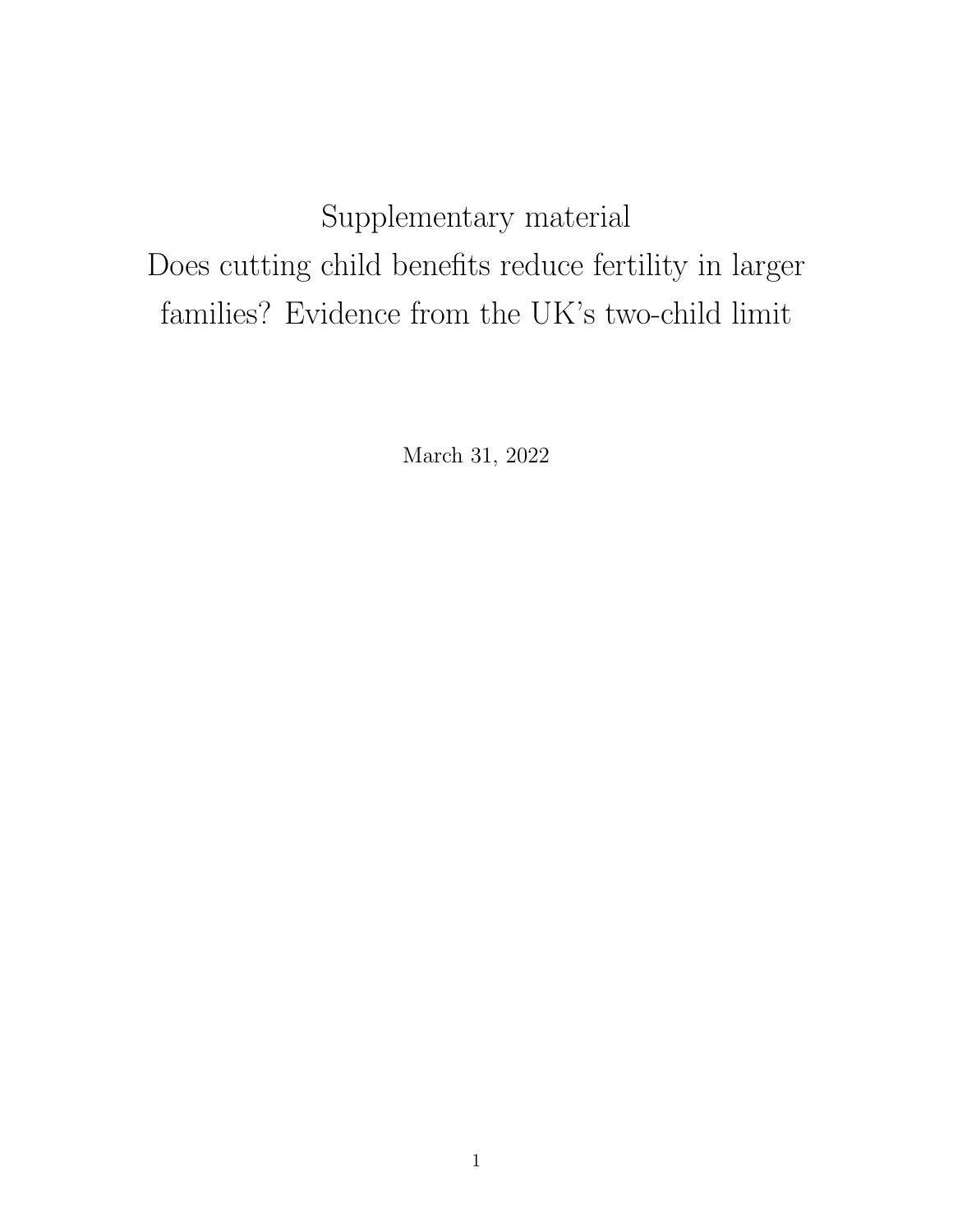|                                                                                                                                       |        |                | High-income |                                     |        |       |        |        |        | Low-income                                                                                     |        |        |
|---------------------------------------------------------------------------------------------------------------------------------------|--------|----------------|-------------|-------------------------------------|--------|-------|--------|--------|--------|------------------------------------------------------------------------------------------------|--------|--------|
|                                                                                                                                       |        | Pre            |             |                                     | Post   |       |        | Pre    |        |                                                                                                | Post   |        |
|                                                                                                                                       |        | Mean           | යි          | Z                                   | Mean   | SD    |        | Mean   | SD     | Z                                                                                              | Mean   |        |
| Multiple birth                                                                                                                        | 76,751 |                | 0.190       | 90,945                              | 0.035  | 0.184 | 76,313 | 0.029  | 0.169  | 85,585                                                                                         | 0.029  | 0.169  |
| Stillbirth                                                                                                                            | 76,751 | 0.037<br>0.035 | 0.183       | 90,945                              | 0.032  | 0.175 | 76,313 | 0.046  | 0.209  | 85,585                                                                                         | 0.042  | 0.201  |
| Previous live births                                                                                                                  | 76,751 | 0.785          | 0.953       | 90,945                              | 0.733  | 0.929 | 76,313 | 1.156  | 1.280  | 85,585                                                                                         | 1.116  | 1.272  |
| Maternal age (years)                                                                                                                  | 76,751 | 32.312         | 4.869       | 90,933                              | 32.449 | 4.864 | 76,312 | 28.961 | 5.665  | 85,573                                                                                         | 29.236 | 5.667  |
| Paternal age (years)                                                                                                                  | 75,892 | 34.790         | 5.961       | 89,527                              | 34.822 | 5.933 | 73,294 | 32.034 | 7.072  | 81,677                                                                                         | 32.296 | 7.077  |
| Income deprivation score                                                                                                              | 76,751 | 11.637         | 8.281       | 90,945                              | 11.665 | 8.300 | 76,313 | 17.640 | 10.253 | 85,585                                                                                         | 17.498 | 10.266 |
| Local 2CL incidence                                                                                                                   | 75,777 |                | 0.557       | 89,816                              | 1.155  | 0.559 | 75,627 | 1.312  | 0.596  | 84,825                                                                                         | 1.310  | 0.592  |
| Low-income occupation                                                                                                                 | 76,751 | 1.152<br>0.000 | 0.000       | 90,945                              | 0.000  | 0.000 | 76,313 | 000    | 0.000  | 85,585                                                                                         | 1.000  | 0.000  |
| High-income occupation                                                                                                                | 76,751 | 1.000          | 0.000       | 90,945                              | 1.000  | 000(  | 76,313 | 000(   | 0.000  | 85,585                                                                                         | 0.000  | 0.000  |
| Single parent                                                                                                                         | 76,751 | 0.056          | 0.229       | 30,945                              | 0.060  | 0.237 | 76,313 | 0.199  | 0.399  | 85,585                                                                                         | 0.205  | 1.404  |
| Note: Income deprivation score represents the proportion of the local population who receive means-tested benefits. NS-SEC occupation |        |                |             |                                     |        |       |        |        |        |                                                                                                |        |        |
| is combined occupation, where the highest-ranked occupation of the mother and father is selected. Single mothers either register the  |        |                |             |                                     |        |       |        |        |        |                                                                                                |        |        |
| birth on their own or report that the parent                                                                                          |        |                |             |                                     |        |       |        |        |        | s live at different addresses. Local incidence of the two-child limit is the percentage of the |        |        |
| population in the child's local authority who                                                                                         |        |                |             | are affected by the two-child limit |        |       |        |        |        |                                                                                                |        |        |

Table 1: Full summary statistics for administrative births microdata, 2015-2019 Table 1: Full summary statistics for administrative births microdata, 2015-2019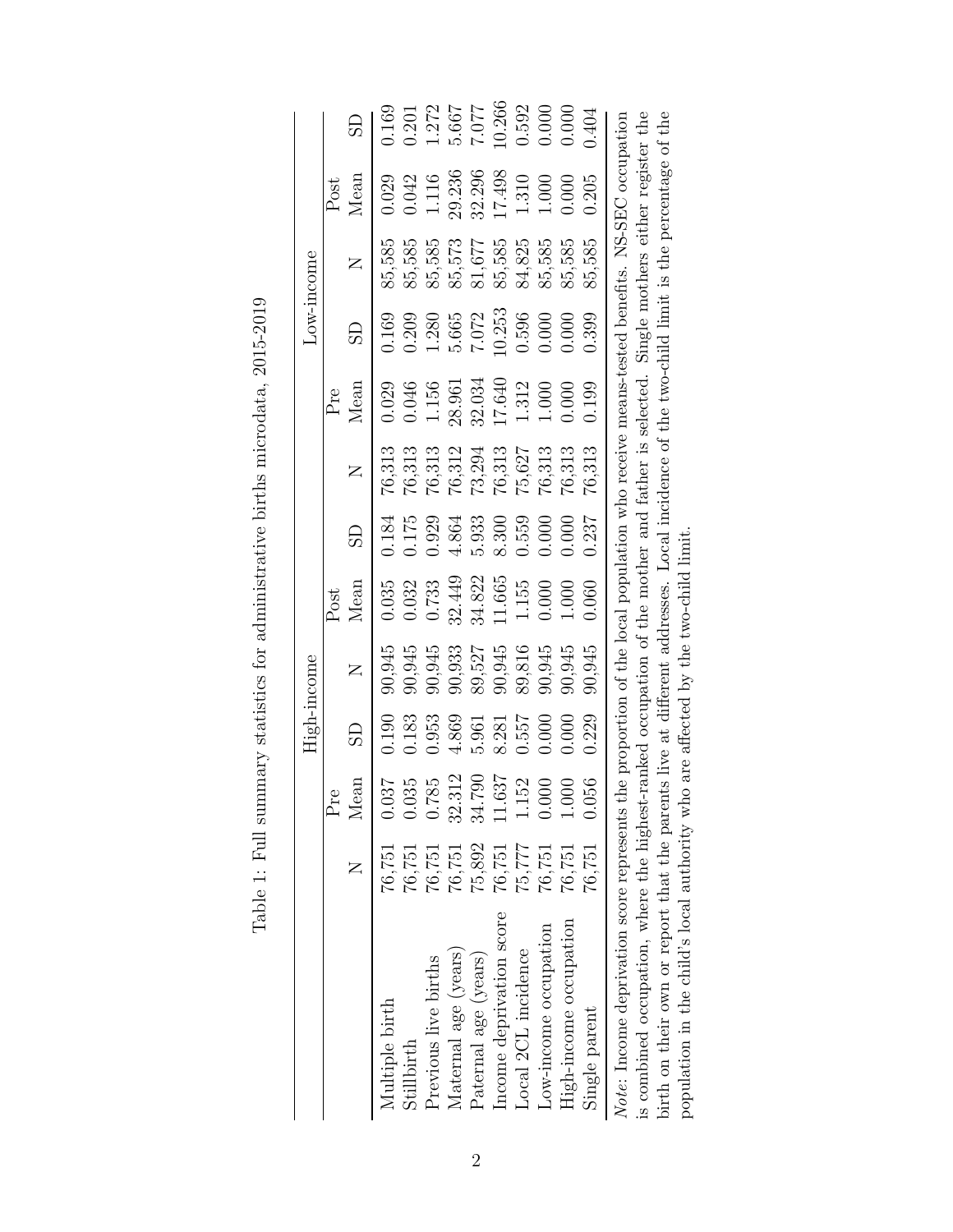

Figure 1: NS-SEC occupation and the probability of benefits receipt, 2017

Note: Data from Annual Population Survey. Sample is adult female respondents aged 16-45 in 2017  $(N=52,463)$ . NS-SEC occupation categories are as follows:  $1=$ Large employers, higher management and higher professional; 2=Lower management and professional; 3=Intermediate; 4=Small employers and own-account; 5=Lower supervisory and technical; 6=Semi-routine; 7=Routine; 8=Never worked, long-term unemployed, or not classified. Person-household weightings are utilised to correct for non-response. Number of children refers to the number of dependent children under-16 reported in the family unit. Bars show 95 percent confidence intervals.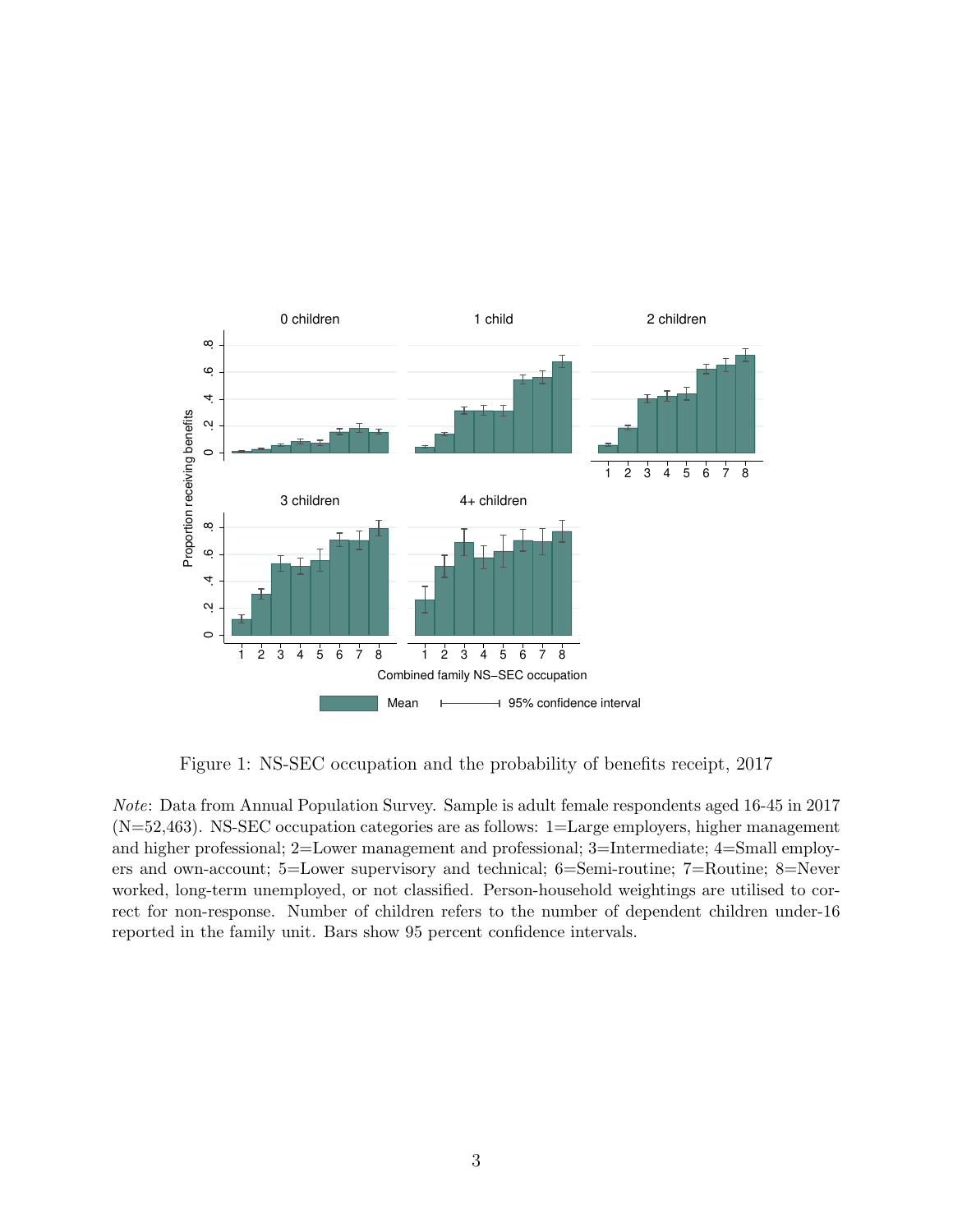

Figure 2: Number of abortions by number of previous live births in England and Wales, 2008-2020

Note: Data from a Freedom of Information request submitted to the Department for Health and Social Care. Vertical red solid line indicates the introduction of the two-child limit; here, this is displayed just before 2017, since the data is yearly and the policy was in place for the majority of 2017.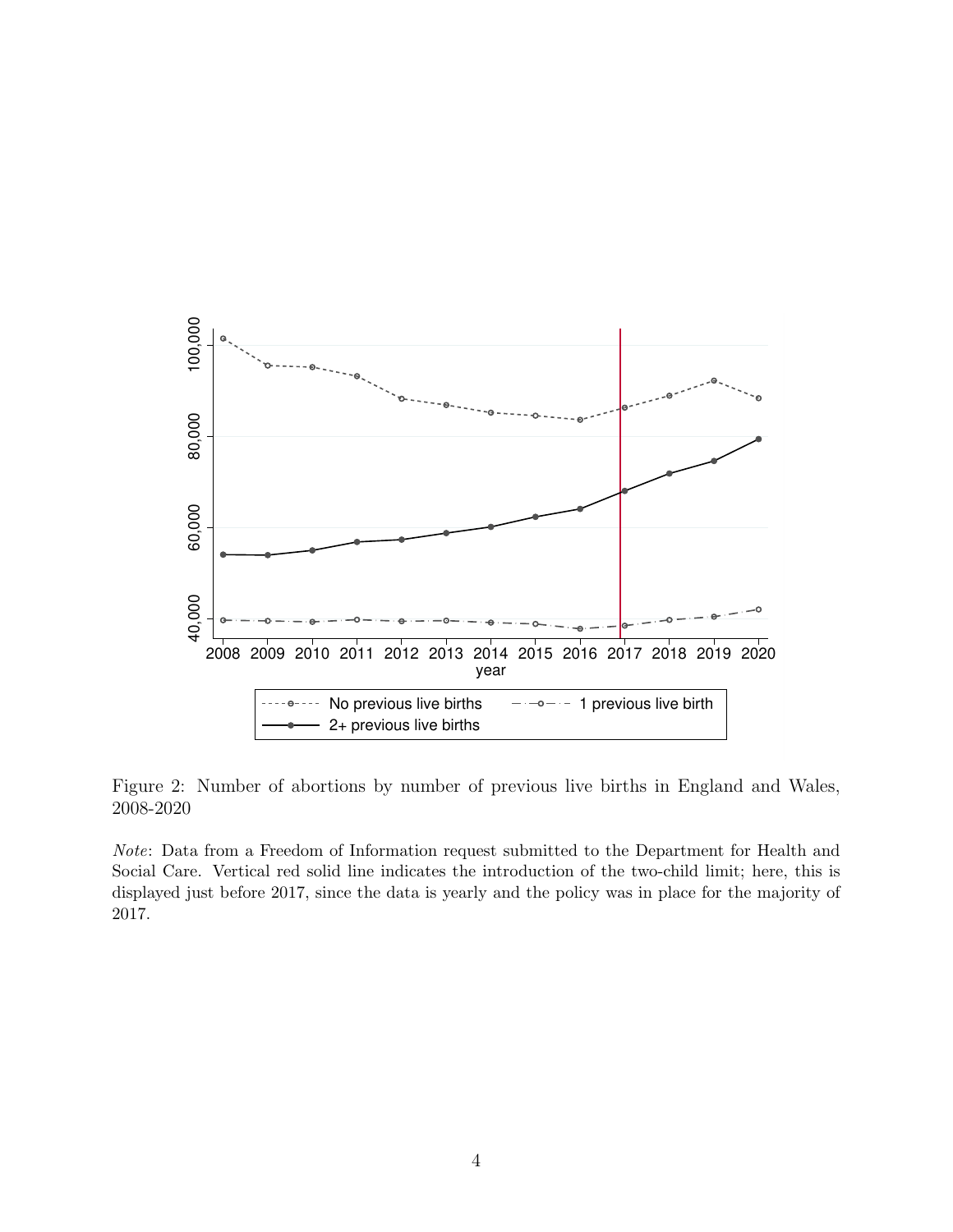

Figure 3: Proportion of total births who are higher order (third or subsequent births), by treatment and control group with treatment defined by local income deprivation

Note: Data from administrative births microdata for England and Wales. Births are in the treatment group if the mother lives in an area with an above-median Income Deprivation Score; births are in the control group if they live in an area with a below-median Income Deprivation Score. Shaded grey areas are 95 percent confidence intervals.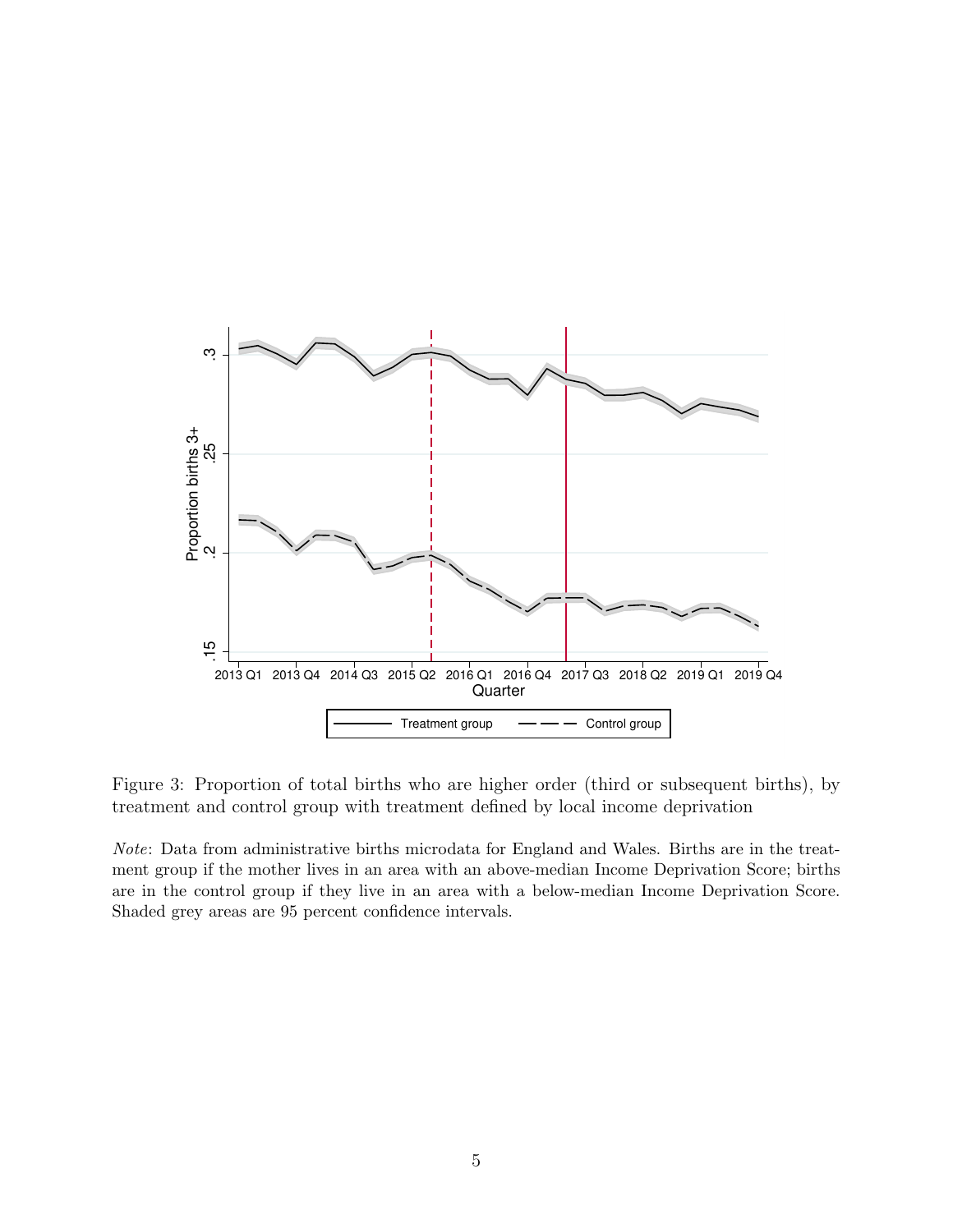

Figure 4: Effect of being in the treatment group on the probability of being a higher-order birth over time (treatment defined by local income deprivation)

Note: Data from administrative birth registrations microdata for England and Wales, 2012-2019. Births are in the treatment group if the mother lives in an area with an above-median Income Deprivation Score; births are in the control group if they live in an area with a below-median Income Deprivation Score. Markers indicate the effect of being in the treatment group on the probability of the child being a third or subsequent birth for each half-year of birth. Grey bars are 95 percent confidence intervals. Red solid line indicates the date of birth cut-off for the introduction of the two-child limit (6 April 2017). Red dashed line indicates the date of the announcement of the two-child limit (5 July 2015).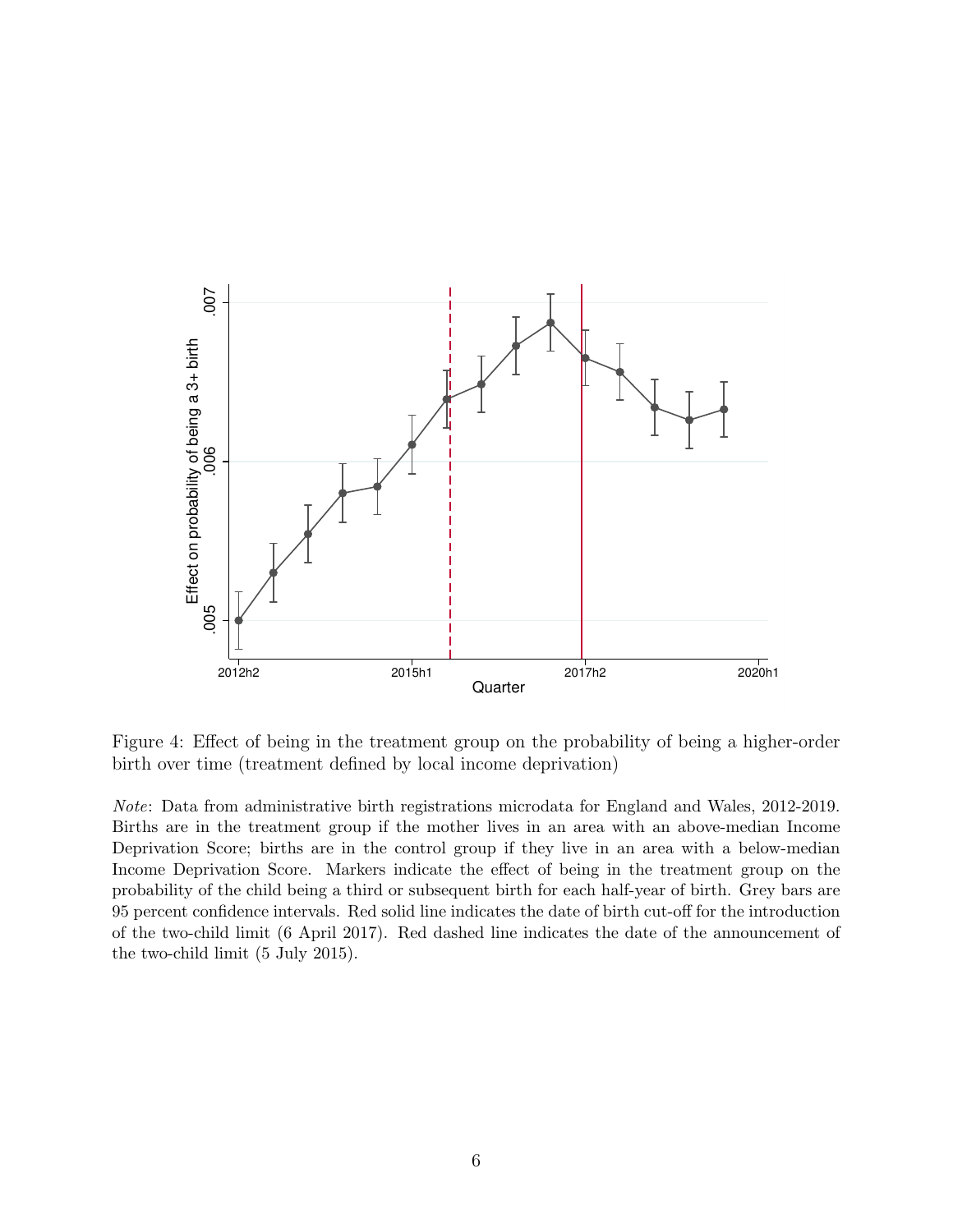

Figure 5: Effect of being in the treatment group on the probability of being a higher-order birth over time (treatment defined by local incidence of the two-child limit)

Note: Data from administrative birth registrations microdata for England and Wales, 2012-2019. Markers indicate the effect of being in the treatment group on the probability of the child being a third or subsequent birth for each half-year of birth. Grey bars are 95 percent confidence intervals. Red solid line indicates the date of birth cut-off for the introduction of the two-child limit (6 April 2017). Red dashed line indicates the date of the announcement of the two-child limit (5 July 2015).